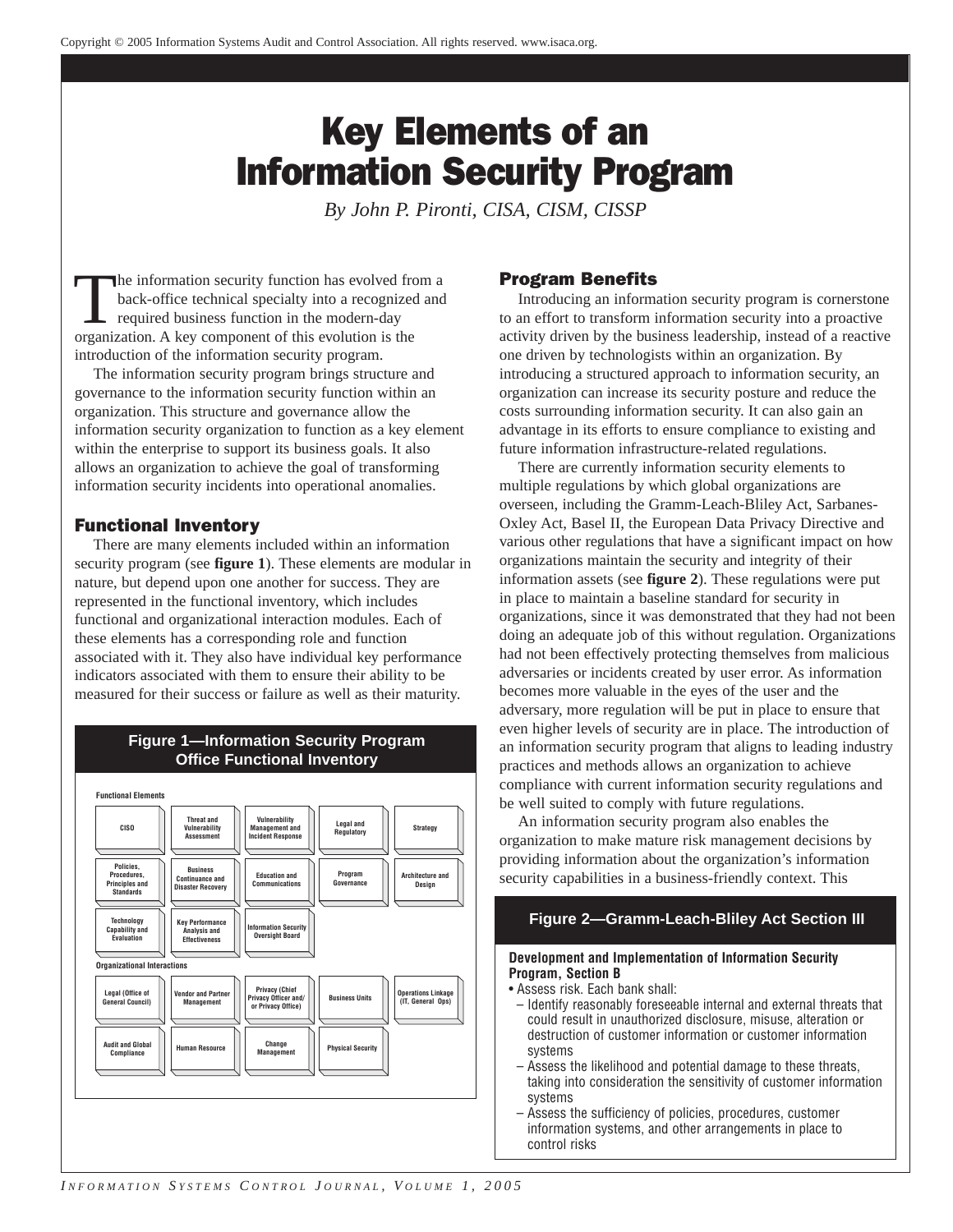information allows business leaders to understand their capabilities to withstand security events and the impact that these events can have on the organization's ability to function. The transformation to a proactive environment, from a reactive one, allows the organization to use these data to take preventive measures prior to being the victim of a malicious or accidental security situation.

# Key Performance Indicators and Role Summaries

To implement an effective governance structure for the information security program, it is important to identify the roles and key performance indicators (KPIs) for each element of the functional inventory. These roles and KPIs allow the management team to have an effective way of identifying competency models for staffing the different elements of the organization as well as an effective way of measuring the success and maturity of each element. The elements of the functional inventory follow.

# *Chief Information Security Officer (CISO)*

- *Role*: The chief information security officer element represents the leadership and overall management aspect of the program. The CISO is responsible for all elements of the program—reporting meaningful data points to senior management as well as establishing the threat level for the entire organization.
- *KPIs*:
- Number of information security-related incidents that impact the operational effectiveness of the business each year
- Effectiveness of the information security program in aligning with business goals and initiatives of the organization
- The awareness of the information security program and its capabilities within the organization
- The impact of security threats and attacks on the organization compared to the impact of these same threats and attacks on competitors and peer organizations

#### *Threat and Vulnerability Assessment (TVA)*

*• Role*: The threat and vulnerability assessment role has proactive and reactive elements. This role provides the business elements of the organization with an educated and analyzed view of the risk and likelihood of threats that exist to the information infrastructure of the organization. It accomplishes this by utilizing a threat analysis methodology to accurately assess the existence, likelihood and business impact of threats to individual solutions within the organization as well as the organization as a whole. The outputs of this threat analysis activity establish the individual threat-level designations for each solution that is reviewed. This information is also conveyed to the CISO to assist in the establishment of the current threat-level designation for the overall organization.

The TVA team also provides threat mitigation and identification information to the vulnerability and incident management element of the functional inventory, providing this element a more educated view of what a potential attack would look like. With this information, technological controls can be put in place to establish an early warning capability for attacks and maintain a developed attack mitigation plan available to combat the attack.

The reactive element of the TVA function is put into place when an active attack exists that may affect the organization. In this case, it is the responsibility of the TVA role to provide near real-time threat assessments of the potential business impacts of the attack on the information infrastructure of the organization.

• *KPIs*:

- Accuracy of the threat analysis activities:
	- Likelihood and impact projections
	- Threat designations
	- **Threat identification characteristics**
- Responsiveness to emerging threats
- Ability to communicate appropriately to the organization

**Figure 3—Threat and Vulnerability** 



# *Incident and Vulnerability Management*

• *Role:* The incident and vulnerability management function contains proactive and reactive elements (see **figure 3**). The proactive element of this function gains inputs from the TVA function as well as other sources to understand what vulnerabilities exist and the risk they pose within a particular solution or the organization as a whole. This function is then responsible for implementing controls and measures to mitigate the risk posed by these vulnerabilities.

One way by which the vulnerability management function can accomplish this goal is through the creation of response plans to attacks against the identified vulnerabilities within the solution. These response plans can include prescriptive guidance on how to identify and appropriately respond to an attack. They can then forward these identification and response plans to the operations organization via a linkage role, so they can utilize this information to include the identification and remediation steps within their automated monitoring systems and incident response training systems.

The reactive role for this function covers traditional incident response activity. In this role, the element is responsible for the remediation of malicious activities that are hindering the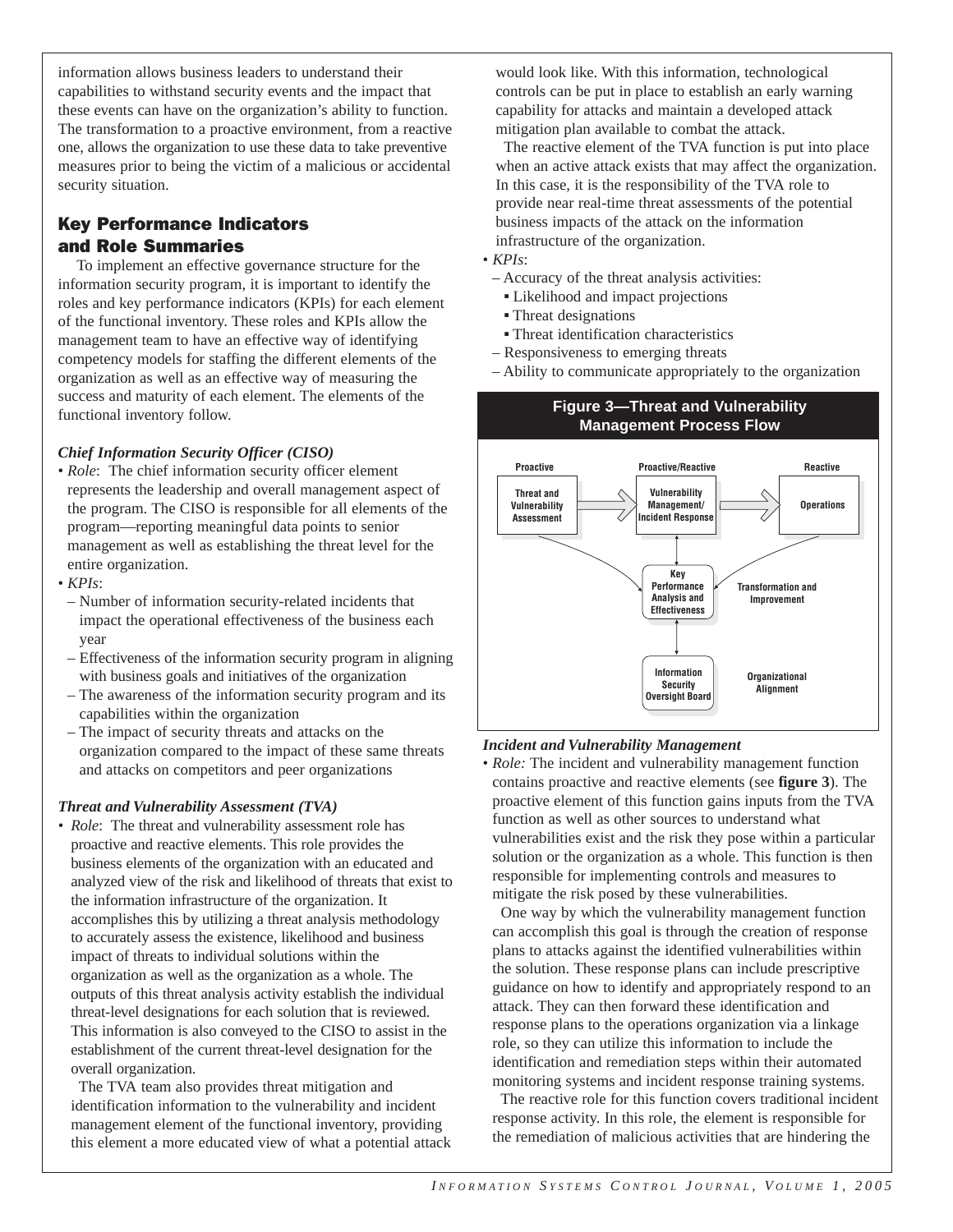organization's ability to function appropriately. The one difference in this case is that the incident response team now becomes the second tier of response in the case of an incident, instead of the first. The first tier of response is now handled by the operations teams. The incident response element of this function is invoked only when the incident that is occurring has not previously been identified and an appropriate response plan created for use by the operations teams. The incident response team may also be invoked when the response plan that was created does not work appropriately, or the operations team does not have the appropriate resource pool available to effectively execute the response plan.

- *KPIs*:
- The effectiveness of the developed remediation plans and controls
- Number of identified vulnerabilities and remediation plans created for these vulnerabilities
- Time required for remediation of business-debilitating information security events
- Number of incidents that required invocation of incident response team to remediate security incident

#### *Legal and Regulatory*

• *Role*: The legal and regulatory function ensures that appropriate legal and regulatory considerations associated with information security activities are appropriately considered for the organization. This function does not replace the traditional legal department within an organization; it is a complementary function that addresses specific issues associated with information security and regulatory considerations.

One of the primary functions of this element is to provide legal language for vendor/partner/customer agreements and contracts for information security-related activities. These can include language that allows an organization to ensure that intellectual property and information are protected by appropriate controls and measures to ensure compliance with organizational policy and regulation.

The legal and regulatory function also has a responsibility to understand the emerging global legal and regulatory landscape and how it can affect the way an organization does business in regard to information security-related activities. This function provides analysis of these trends and regulations and ensures the current business-as-usual policies, processes and procedures.

#### • *KPIs*:

- Number of legal actions taken against an organization related to information security
- Number of legal issues highlighted through the research and analysis of legal and regulatory trends and activities
- Timeline for regulatory compliance to new regulatory requirements by which the organization is regulated
- Number of policies, agreements and contracts that are updated with required language to provide appropriate risk mitigation from legal actions

#### *Strategy*

• *Role*: The strategy function is primarily an internal function ensuring that the information security program is aligned with leading industry and organizational practices. It does this by monitoring trends within the information security community as well as trends and business activities with the organization. With this knowledge and insight, this function can provide guidance for information security processes and technologies within the organization while ensuring the goals of the program are always aligned with the goals of the organization.

#### • *KPIs*:

- Number of security-related incidents per year
- Adoption of identified leading information security practices within the organization
- Identification and effective communication of emerging information security-related trends, regulations and standards
- Positive compliance and audit reports from internal and external auditors or examiners

#### *Policies, Principles, Procedures and Standards*

• *Role*: This function provides a centralized area for the development of policies, principles, procedures and standards concerning information security to support the business goals of the organization. It also defines the control structure required to ensure that the created/developed materials are being followed to ensure compliance with organizational guidelines and regulatory considerations.

This function provides a structured approach to the adoption of information security concepts and practices for the organization as a whole. The materials it creates should be designed to be complementary instead of prohibitive to the business objectives and activities of the organization. This will ensure that these materials are adopted within the organization and transformed into business-as-usual activities. • *KPIs*:

- Number of security incidents before and after the introduction of policies, principles, procedures and standards
- Time frame for introduction of a supporting policy or procedure after a business or regulatory need is identified
- Adoption of materials by intended user community as a business-as-usual activity
- Awareness and knowledge of policies, principles, procedures and standards within the organization

#### *Business Continuance/Disaster Recovery*

• *Role*: The business continuance/disaster recovery role identifies critical business functions and processes to create a capability to continue these services in the event of a business-debilitating event. Information security becomes a key issue during a business-debilitating event, since many attacks occur during times of perceived weakness. This function has ongoing responsibilities to continually evaluate the organization as a whole and create a prioritization schedule of the key capabilities for business operations to continue. Once this schedule has been created, this function creates an operational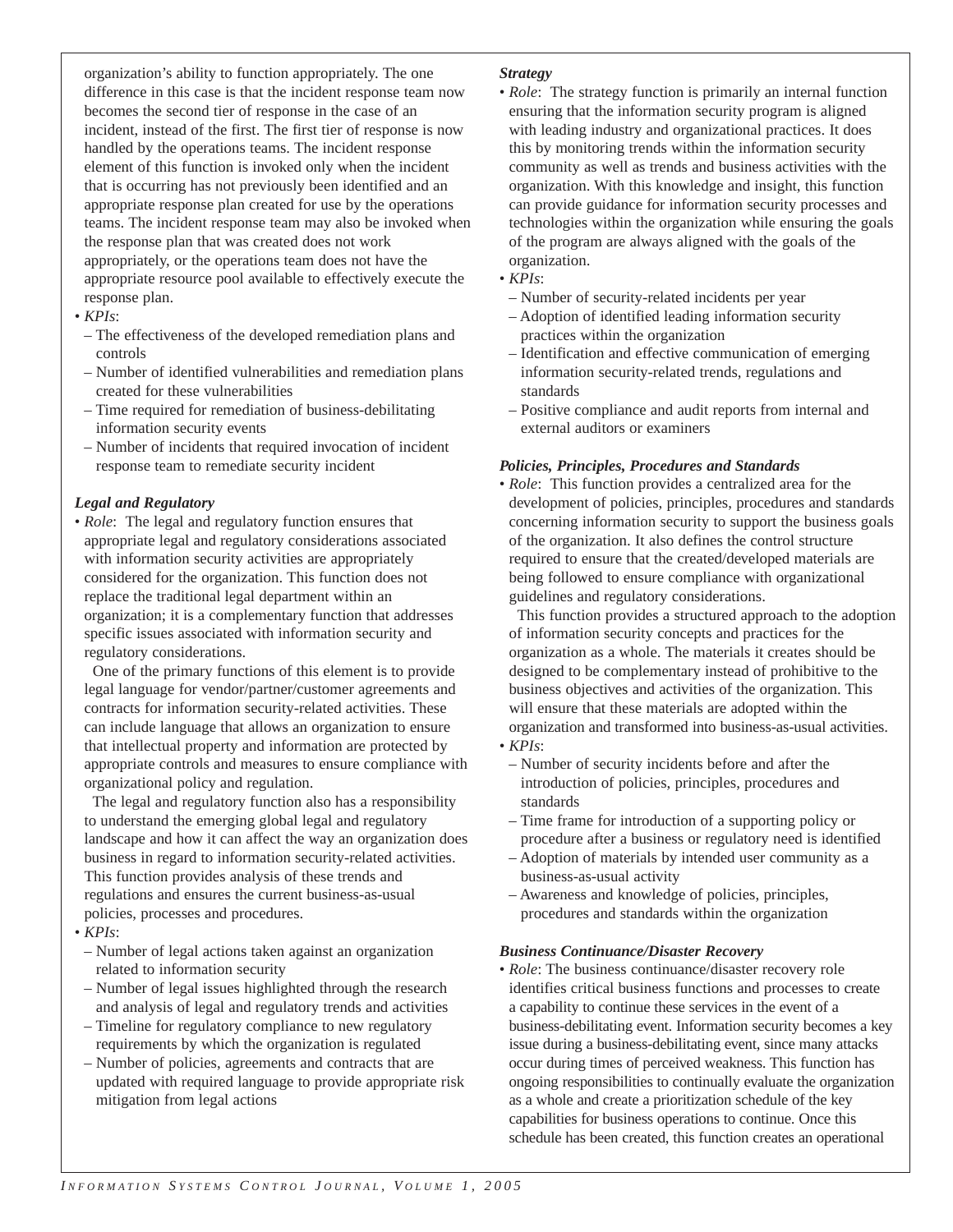plan to ensure that the business capabilities can continue while the organization is dealing with the business-debilitating event. The plan also includes a detailed analysis of security risks that can arise during the use of the plan, and tools and techniques that will be implemented to mitigate these risks.

The business continuance function also has the responsibilities to create and implement controls within the organization that identify when the business continuance/disaster recovery plan needs to be initiated. These controls ensure that the core business functions can continue to operate even if the primary operation is affected by a businessdebilitating event. Controls that identify when the businessdebilitating event has been resolved and the primary capabilities can begin to function again are also developed by this function.

The business continuance function also becomes an integral element in the incident management model associated with the threat analysis and vulnerability management functions. The business continuance/disaster recovery element becomes the third tier in the incident response activity. The first tier is the operations team, which responds to security incidents until they grow beyond their response capability. Then, the incident response function assists in the remediation of the security incident. If the incident grows beyond the control of the incident response function, then the business continuance function is called upon to ensure that the core business functions continue to operate while the security incident is being addressed.



#### • *KPIs*:

- Results of testing the elements of the business continuance/disaster recovery plan as well as the complete
- plan – Competency levels of staff needed to operate in a business continuance/disaster recovery mode
- Effectiveness of controls to identify potential business continuance/disaster recovery situations
- Awareness of the plan in the organization and the individuals' knowledge of their responsibilities as they relate to the plan

#### *Education and Communications*

• *Role*: The education and communications function provides the primary source of structured information for the organization concerning information security (see **figure 4**). This function designs and implements training on information security awareness, technologies, and leading industry and organizational practices. This function is also responsible for the effective deployment of the applicable elements of this training to the employees of the organization and its partners, vendors and customers. The effectiveness of the deployment is gauged by utilizing feedback mechanisms that can act as controls for the function.

For the education and communications function to be effective, it must be flexible enough to allow personalization and localization to the audience with which it is attempting to communicate. This is because each element within the organization interprets and utilizes information differently. This can include language and culture considerations as well as role considerations within the organization.

- *KPIs*:
	- Testing of individuals who received training
	- Number of information security incidents before and after training solutions have been put in place
	- Input from feedback loops
	- Feedback from employees, partners and customers

#### *Program Governance*

• Role: The program governance function provides controls and measures for all of the functional elements within the organization. This ensures that the program is effective in meeting its objectives and goals. It also provides the tactical and strategic administrative functions for the information security organization. These include competency models for staffing of each functional element, organizational structure, performance evaluations, and goal establishment and measurement.

The program governance element also is responsible for the definition of future requirements for the information security organization as well as the management of the life cycle of current capabilities. This element is responsible for the seamless introduction and integration of new elements to the organization as well as the end-of-life activities for elements that are no longer benefiting the program and/or organization. • *KPIs*:

- Ability for the organization to achieve regulatory compliance with minimal investment
- Number of information security incidents
- Costs associated with information security activities
- Time to identification and remediation of information security-related events

#### *Architecture and Design*

• *Role:* The information security architecture and design element represents the technological aspects associated with information security for the organization. This element is responsible for the development of reference security architectures. These architectures are designed to provide the minimum technological security requirements necessary to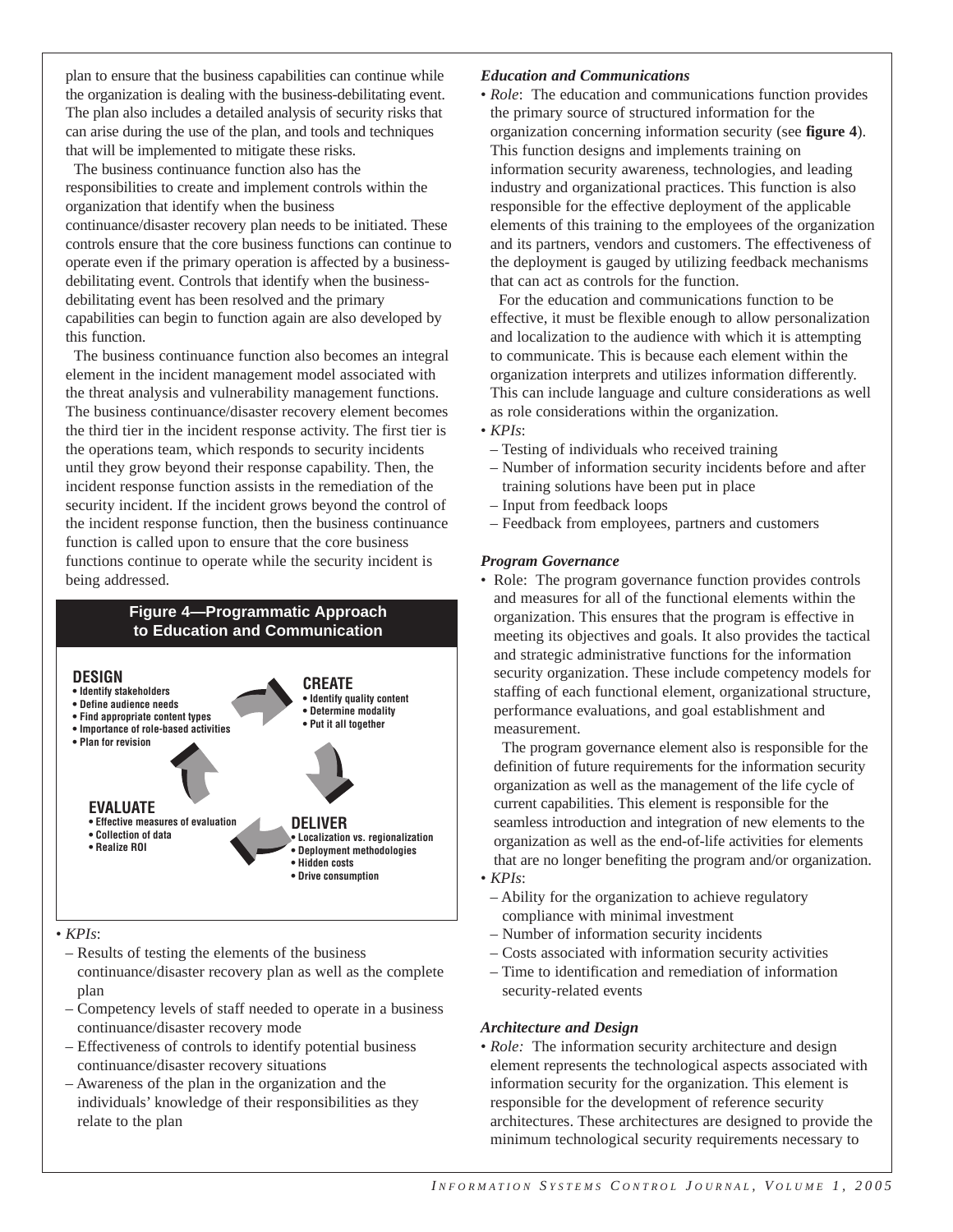The information security architecture and design element is also responsible for the design technological information security controls for business solutions. These controls should be business-enabling and transparent to the user community, whenever possible, but must ensure the confidentiality, integrity and availability of information for the organization.

This element also plays an integral part in the development of business applications and solutions. It is responsible for providing information security technology, methodology and process guidance to the solution development groups. The architecture and design element constitutes a knowledge base for these groups as well as an invaluable resource for guidance on how to improve the security of current legacy solutions that exist within the organization.

The architecture and design element is also responsible for evaluating new technologies that are introduced into the organization's information infrastructure from an information security perspective. This element evaluates the risks and benefits that are introduced by the technology and provides this information to the threat analysis element. It is also responsible for the design of appropriate controls to mitigate the risks that have been introduced.

#### • *KPIs*:

- Number of information security events related to improper technological controls
- Impact of security-related events on business operations
- Impact of suggested or mandated design requirements on user experience
- Number of reference architectures produced

#### *Technology Capability and Evaluation*

• *Role*: The technology, capability and evaluation role serves as a certification and accreditation element of the information security program. This element reviews the technological elements of the information infrastructure that is already in place to evaluate the capabilities and risks associated with information security. This evaluation is designed to ensure that the configuration and design specifications that were prescribed by the architecture and design element have been properly implemented in the operational environments.

This element also monitors the technological elements of the information infrastructure for its alignment and compliance to the organization's information security policy. It will do this by performing periodic reviews of the technology being utilized to ensure that it still meets the information security standards and guidelines approved for use within the organization. The results of these reviews are provided to both the threat and vulnerability assessment and vulnerability management elements of the program to allow them to include this information in their evaluation of threats and vulnerabilities that exist within the organization's information infrastructure.

The technology capability and evaluation element will also be responsible for evaluating new technologies that are introduced into the organization's information infrastructure from an information security perspective. They will evaluate the risks and benefits which are introduced by the technology and provide this information to the Threat Analysis element. They will also be responsible for the design of appropriate controls to mitigate the risks which have been introduced by the new technology.

- *KPI's*:
- Number of security events
- Number of control exceptions applied for and granted
- Accuracy of data analysis compared to actual events and activities
- Percentage of information infrastructure technologies evaluated

#### *Key Performance Analysis and Effectiveness*

• *Role*: The key performance analysis and effectiveness element utilizes measurements gathered from controls and key performance indicators to analyze the effectiveness of the information security program and its associated activities. This element provides the governance role with key data points to assist it in attaining constant improvement for the program. It also provides data points to the oversight board members to allow them to make a more informed opinion about the effectiveness of the program and provide appropriate guidance for future activities.

The element also creates transformation plans with the governance element to increase operational effectiveness within the program. It does so by using the metrics it gathers to create objective baselines and then works with the governance element to create transformation plans based on improvement goals against the baseline metrics that have been established. These transformation plans can include adjustments to, or the introduction of, technology, process, procedures and standards.

#### • *KPIs*:

- Number of security events
- Number of control exceptions applied for and granted
- Accuracy of data analysis compared to actual events and activities
- Adoption of processes, procedures and standards defined in the transformation plan as business-as-usual activities

#### *Information Security Oversight Board*

- *Role*: The information security oversight board is comprised of representatives from all aspects of the organization and is designed to provide a check-and-balance mechanism for the information security program. This element's primary function is to provide guidance and direction for the information security program. It also ensures that the program's activities align with the goals of the organization.
- *KPIs*:
- Consistency of the representation of all organizational elements
- View of the information security program by organization and external influencers
- Ability to easily integrate with business-as-usual functions within the organization